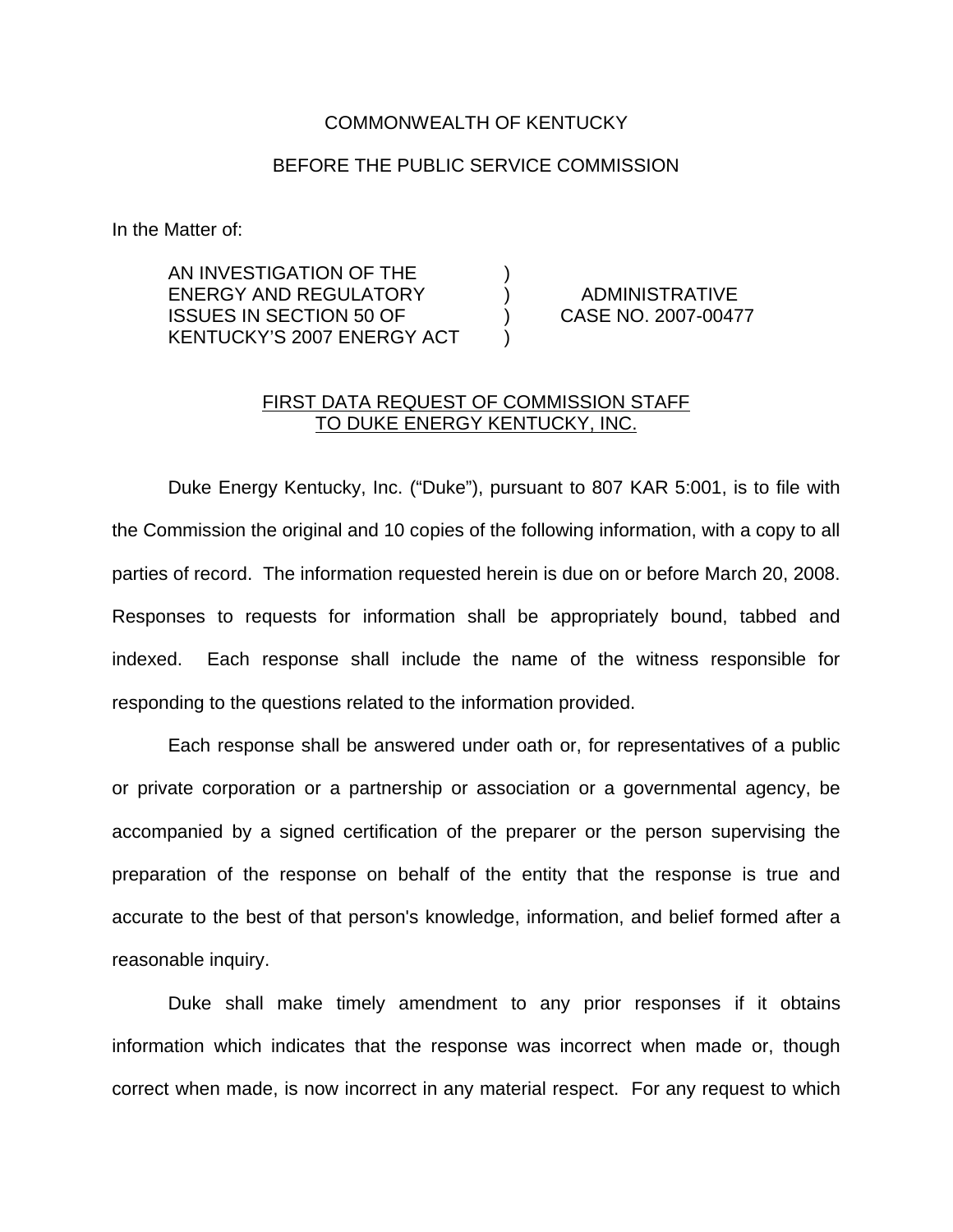Duke fails or refuses to furnish all or part of the requested information, it shall provide a written explanation of the specific grounds for its failure to completely and precisely respond.

Careful attention shall be given to copied material to ensure that it is legible. When the requested information has been previously provided in this proceeding in the requested format, reference may be made to the specific location of that information in responding to this request.

1. Refer to page 3 of the Direct Testimony of Theodore E. Schultz ("Schultz Testimony").

a. What percentage of each class of customers (residential, commercial, and industrial) does not have the "data, time or desire to evaluate efficiency options?" Explain how Duke determined this to be the case.

b. What percentage of each class of customers (residential, commercial, and industrial) "lack the capital to invest in energy efficiency?" Explain how Duke determined this to be the case.

c. What percentage of each class of customers (residential, commercial, and industrial) is not "aware of the positive impact their individual behaviors can have on the welfare of others on such issues as climate change or national independence?" Explain how Duke determined this to be the case.

d. How long would it take, and what level of effort would be required, for Duke to educate its customers regarding the three issues noted above?

2. Refer to page 4, line 22, through page 5, line 10, of the Schultz Testimony. Mr. Schultz recommends that, in order to align stakeholder interests and expand energy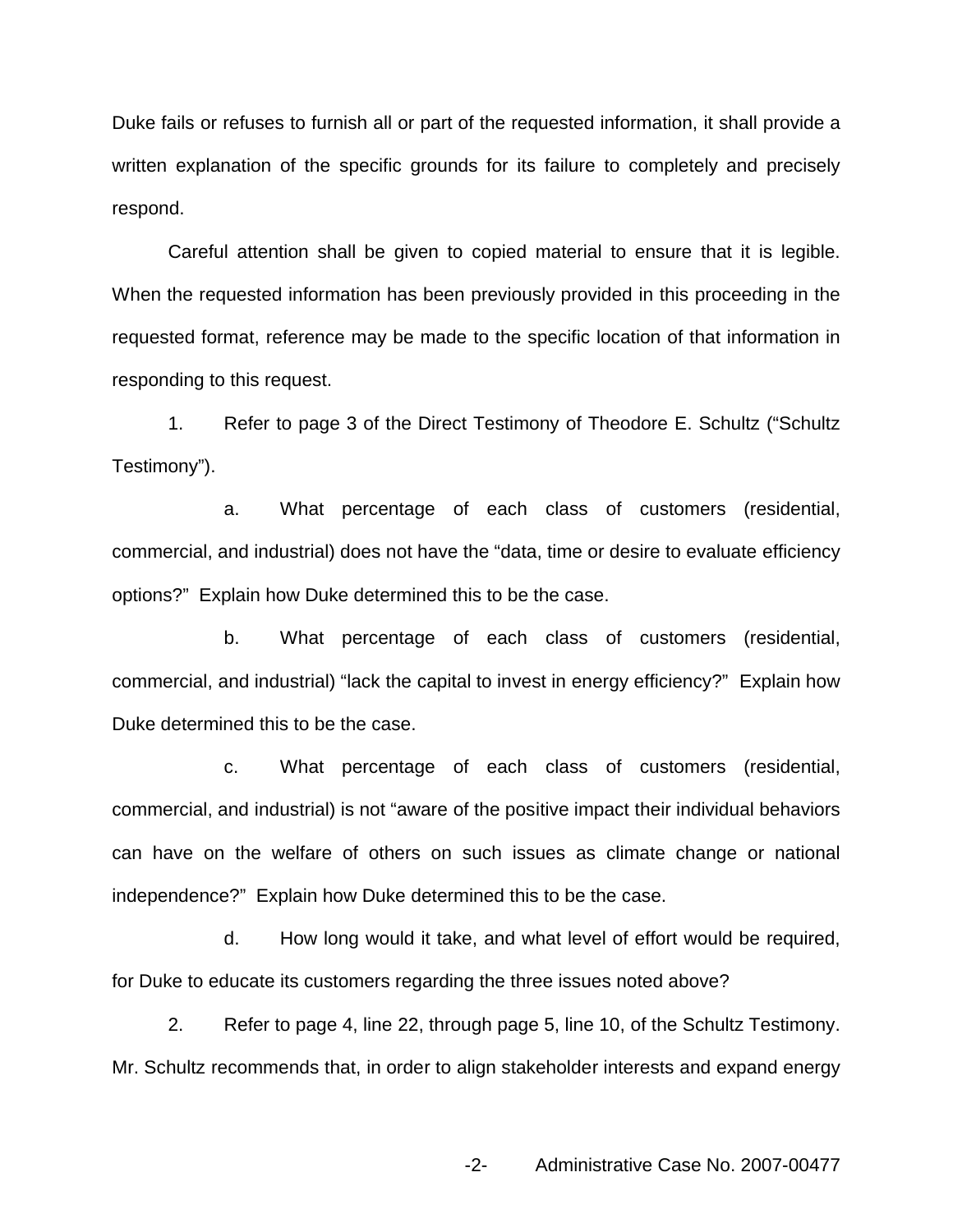efficiency as a resource, the electric distribution utility "receive compensation or cost recovery including but not limited to, lost revenues, shared savings and compensation based upon capitalization of a percentage of avoided costs achieved by or associated with all energy efficiency programs."

a. Given the statements on page 3 of Mr. Schultz's testimony, identify the specific "stakeholder interests" of each customer class to which he refers.

b. Identify the jurisdictions where this recommendation has been approved or authorized.

c. Is this approach under consideration in any jurisdiction in which the Duke Energy System operates? If yes, describe the status of such consideration.

3. Refer to page 5 of the Schultz Testimony concerning the need for a new regulatory model regarding energy efficiency in Kentucky. Explain whether Duke believes that the language in KRS 278.285 allowing for rate recovery of "incentives designed to provide positive financial rewards to a utility to encourage implementation of cost-effective demand-side management programs" is not adequate to allow for the design and implementation of cost recovery mechanisms that allow for the capitalization and amortization of costs, along with a return on the unrecovered costs.

4. Refer to pages 5-6 of the Schultz Testimony, specifically, the discussion of the proposal to capitalize, amortize and earn a return on the generation costs that are avoided through the energy efficiency efforts.

a. Explain, in detail, why it is appropriate, from a rate-making perspective, to allow such treatment of non-existent costs.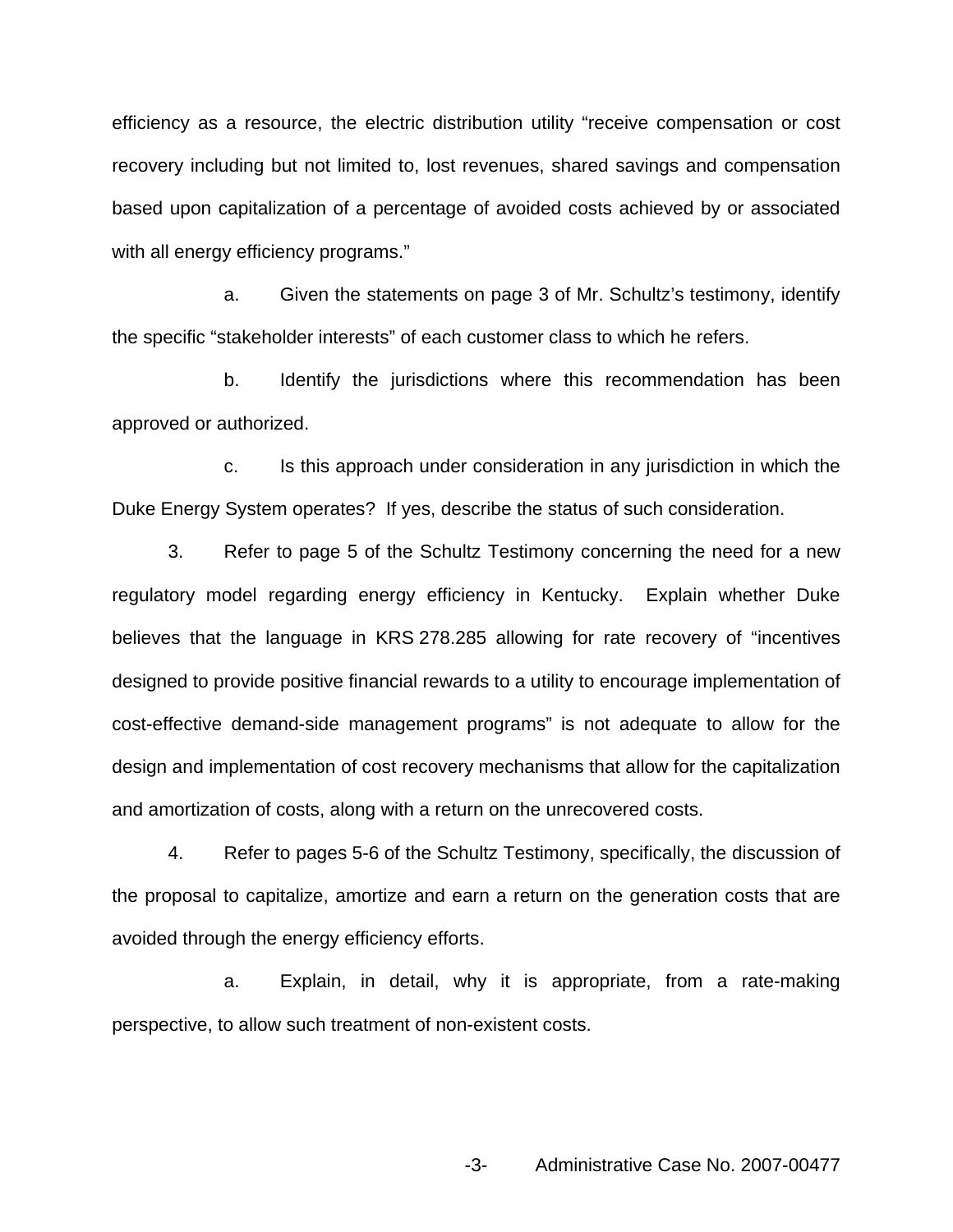b. Explain why Duke is not considering capitalizing, amortizing, and earning a return of the actual costs of energy efficiency and demand-side management programs.

5. Refer to the Schultz Testimony, page 6, where he advocates that energy efficiency programs be flexible "to assist customers to address rising energy prices in the near term in a manner that provides value from our customer's perspective."

a. Given the statements on page 3 of his testimony, describe the specific customer perspective being referenced on page 6.

b. Explain how Duke expects to deliver this value to its customers.

6. Refer to the Schultz Testimony, page 6, which states that Duke plans to "build energy efficiency into standard service offerings making it part of a customer's everyday life without having to sacrifice the comfort and convenience of electric use." Identify the type of programs Duke plans to offer and explain how they will assist Duke in accomplishing this objective.

7. Does Duke believe that the Commission currently has the authority under KRS 278.285 to grant the approach suggested in the Schultz Testimony on pages 6 and 7? Explain the answer in detail.

8. Refer to pages 6-7 of the Schultz Testimony. What specific measurement and verification protocols does Duke recommend be implemented to judge achieved demand and energy savings?

9. Refer to page 7 of the Schultz Testimony, specifically, the discussion of the need for flexibility to make program changes, reallocate resources, etc., so that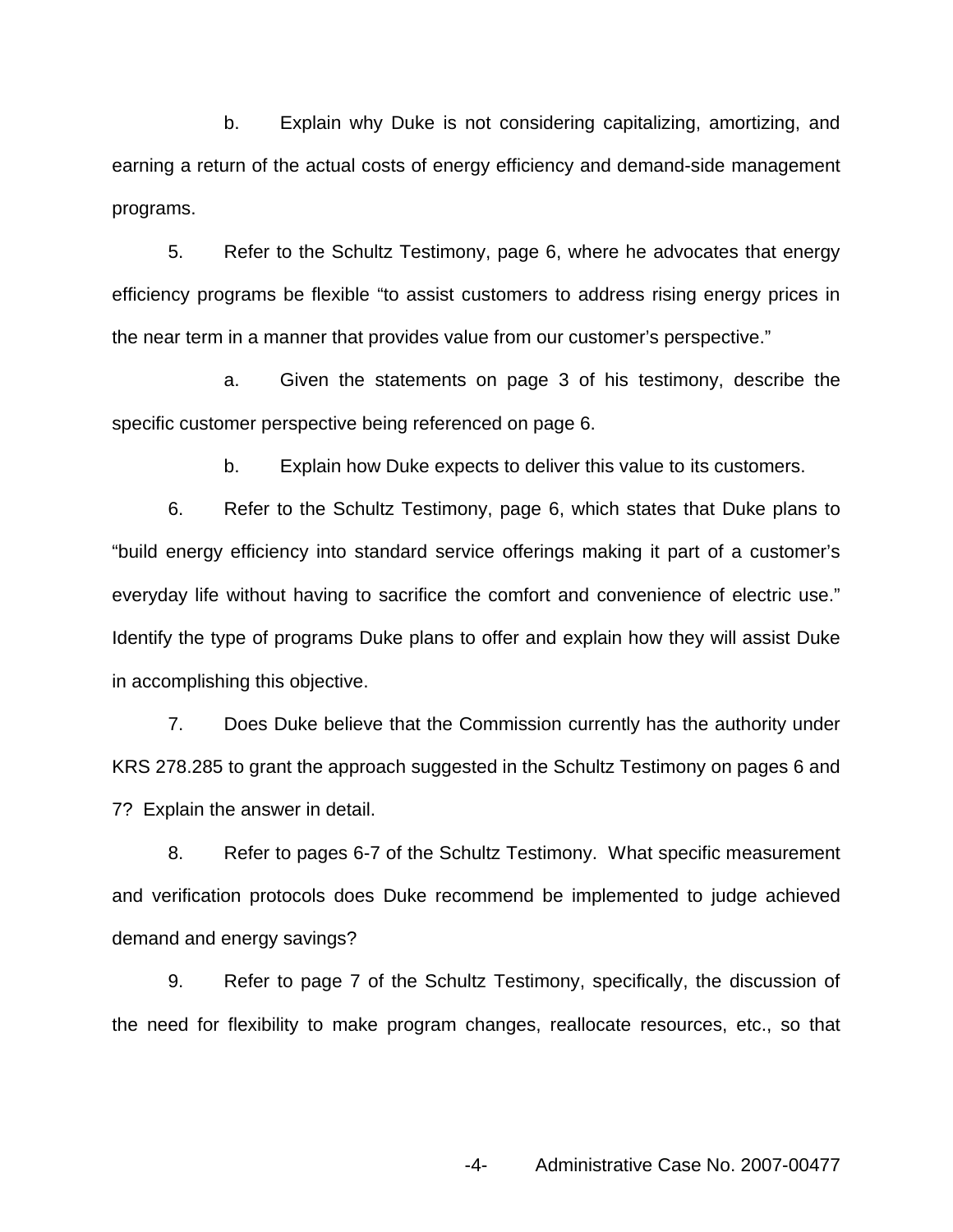customers should not be turned away from a program due to pre-set limits on program funding.

a. Explain how Duke would propose that the Commission allow such flexibility while maintaining its current level of oversight of spending levels and cost recovery.

b. Explain how Duke would propose that the Commission allow such flexibility assuming there is an increased level of oversight that includes measurement and verification of existing programs.

10. Refer to the Schultz Testimony at page 9. Mr. Schultz states that, in order to opt out of the utility's conservation offerings, larger commercial and industrial customers should be required to self-certify to the Commission that they have undertaken significant conservation initiatives on their own.

a. Describe how Duke envisions the self-certify process working including the utility's role in the process.

b. Explain why the serving utility should not be obligated to perform the verification and certification for each larger commercial and industrial customer that wants to opt out.

c. Identify any jurisdictions that have mandatory energy efficiency programs in which this opt-out opportunity is currently allowed.

d. Explain how the conservation initiatives by the larger customers could be verified and quantified by the Commission. Include in the explanation whether there are third-party consultants that provide this function.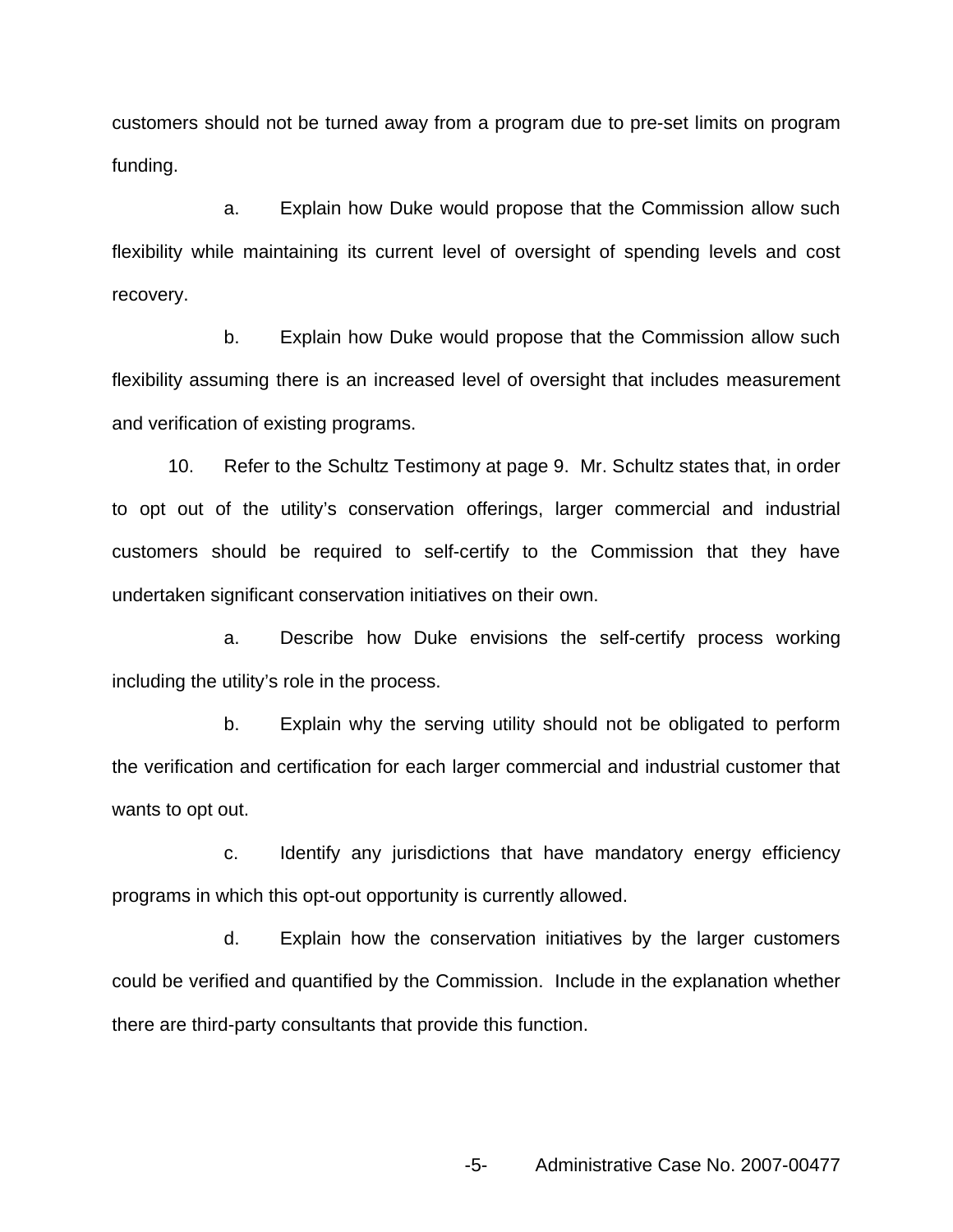11. Refer to pages 8-9 of the Direct Testimony of Paul G. Smith ("Smith Testimony") concerning renewable resources. Provide any Duke system-specific data relied upon in making the statement that renewable resources tend to have higher rates of forced outages (presumably, compared to conventional generating resources). The data should be shown by specific types of renewable resource and should also include forced outage data/rates for Duke's system-specific conventional generation.

12. Refer to pages 8-9 of the Smith Testimony concerning the forced outage provision in the Commission's fuel adjustment clause ("FAC") regulation, 807 KAR 5:056. The FAC regulation's provision addressing forced outages pertains to the cost of power purchased to substitute for the cost of fuel burned in utility generating plants experiencing the forced outages. The costs permitted to be recovered through the FAC from utility generating plants are limited to fossil fuel costs. Explain why Duke believes that the cost of renewable resources or the cost of replacement power purchased in the event of forced outages at the renewable source generating plants would be recoverable under the FAC regulation.

13. Refer to the Smith Testimony at page 8. Mr. Smith proposes that the FAC regulation should be amended to allow forced outages to be recovered through the FAC, or the regulation should be reevaluated such that a utility is not penalized if it chooses to purchase a renewable resource that may experience a higher rate of unplanned or force outages.

a. The prohibition against recovering certain forced outages from being recovered through the FAC exists, at least in part, to discourage utilities from postponing, or eliminating, maintenance of generation facilities, and to encourage utility